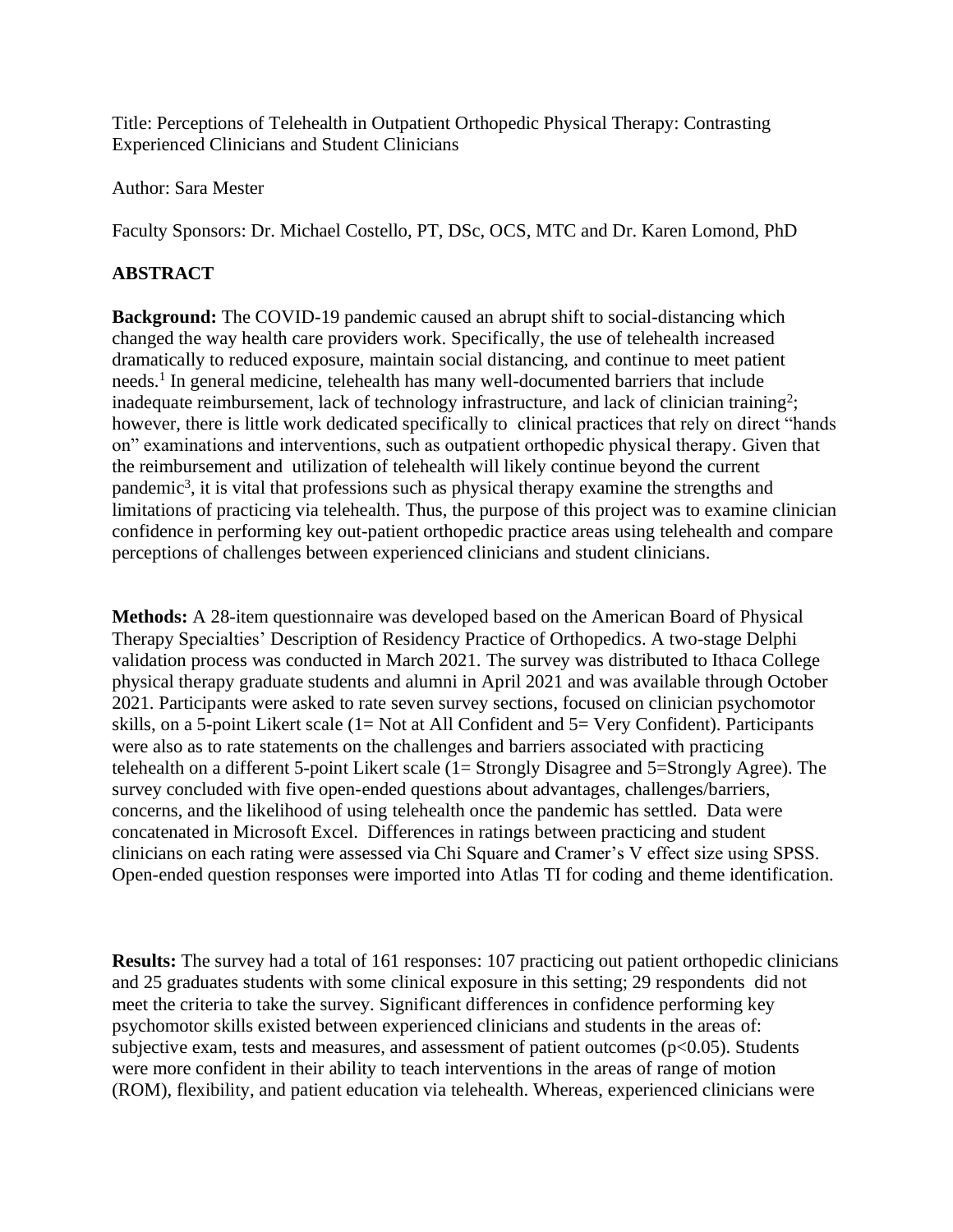more confident in screening in red flags, prescribing aerobic exercise, performing outcome measures, and assessing function over telehealth compared to physical therapists. Both experienced clinicians and students agree that the use of telehealth will continue even when things start to return to "normalcy", telehealth decreases wait times for patients, and telehealth limits physical therapists' use of palpation or other manual examination procedures. Participants mentioned many of these topics when responding to the topic of educational preparation regarding telehealth. Common words noted in the qualitative analysis were manual/hands on, ROM/movement, technology concerns, and evaluation skills.

**Discussion:** Differences and similarities between students and experienced clinicians may be based on a multitude of factors. Significant differences may be based on clinical experience rather than experience with telehealth per se. Other differences could be due to students being confident with technology, which makes conducting an online physical therapy session smoother. Results from the quantitative analysis correlate with the results of our qualitative data. The survey shows that there are concerns regarding educational preparation for conducting a physical therapy session over telehealth. Participants comments showed the vast majority would like to learn ways to perform an examination, better assess ROM, teach joint mobilizations, and collect outcome measures over telehealth in the future.

**Conclusion:** Overall, it appears that the differences between licensed physical therapists and graduate physical therapy students may provide a better understanding how current and soon-tobe outpatient orthopedic physical therapists perceive their ability to practice via telehealth. Key areas of improvement in the future should focus on incorporating training in using telehealth for movement examination and interventions. Further research should also address issues around how to standardize physical exam items in a telehealth setting (e.g., ROM or strength).

## References:

- 1. Hollander, J. E., & Carr, B. G. (2020). Virtually perfect? Telemedicine for COVID-19. *New England Journal of Medicine*, *382*(18), 1679-1681.
- 2. Turolla A, Rossettini G, Viceconti A, Palese A, Geri T. Musculoskeletal Physical Therapy During the COVID-19 Pandemic: Is Telerehabilitation the Answer?. *Phys Ther*. 2020. doi:10.1093/ptj/pzaa093
- 3. Demiris G, Speedie S, Finkelstein S. A questionnaire for the assessment of patients' impressions of the risks and benefits of home telecare. *J Telemed Telecare*. 2000;6(5):278-284. doi:10.1258/1357633001935914

Table 1. Qualitative analysis common codes with participant quotes.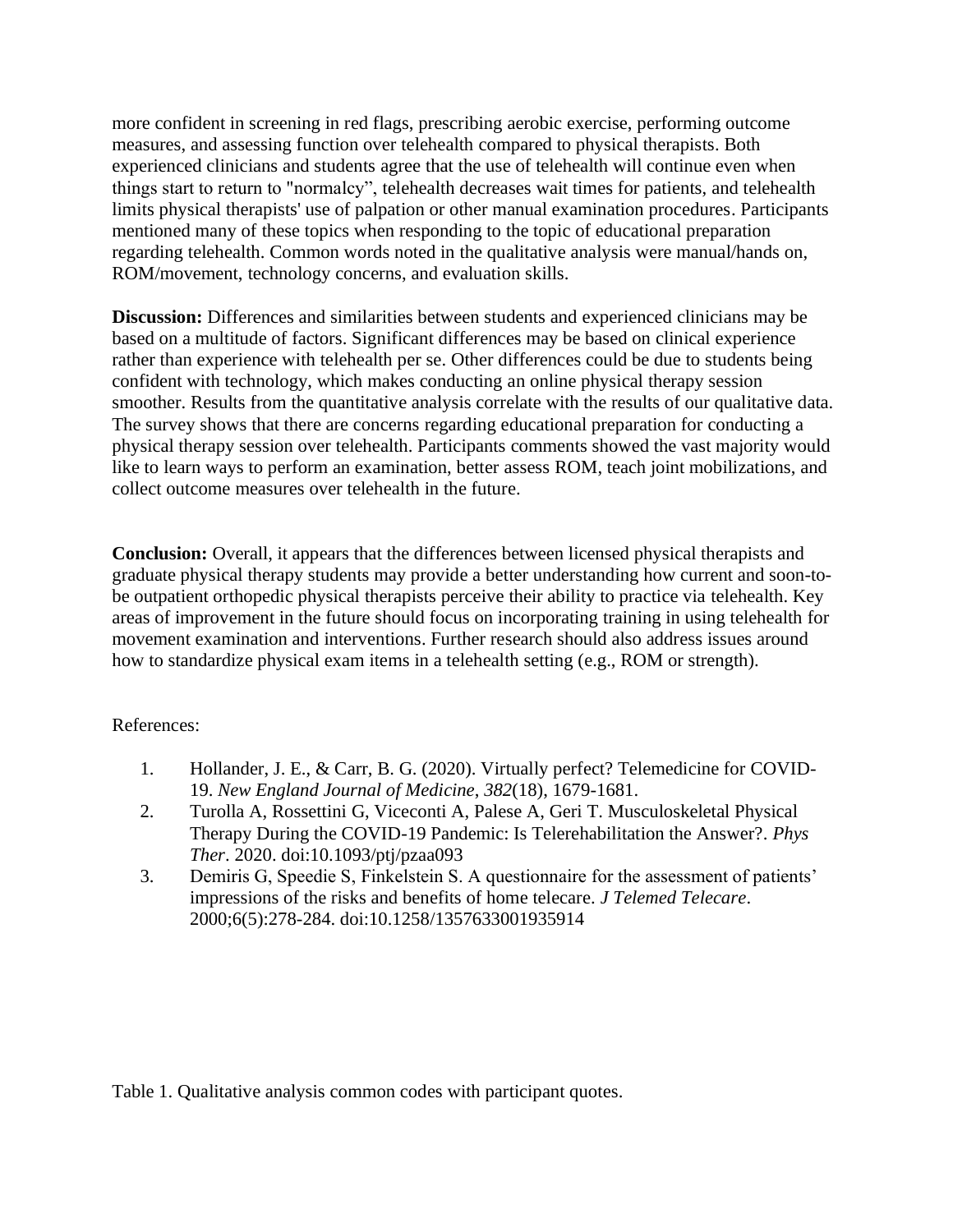| <b>Qualitative Analysis: Representative Quotes</b> |                                                                                   |  |  |
|----------------------------------------------------|-----------------------------------------------------------------------------------|--|--|
| Manual Therapy                                     | "It was difficult because I could not perform manual techniques on post op        |  |  |
|                                                    | patients after joint replacements and other orthopedic surgeries. I had a pt s/p  |  |  |
|                                                    | TKA who ended up stopping telehealth and coming to the clinic because he          |  |  |
|                                                    | mostly needed manual. He was independent with all exercises and had a home        |  |  |
|                                                    | gym."                                                                             |  |  |
| Travel                                             | "Still using today, with patients who have scheduling difficulty, are leaving the |  |  |
|                                                    | city temporarily. Also in a big commuter location, if people are not in the city  |  |  |
|                                                    | all the time they can schedule TH days they are home."                            |  |  |
| Assessment                                         | "3 dimensional seating and postural assessments, assessment of skin integrity,    |  |  |
|                                                    | and delivery of skilled manual techniques are limited."                           |  |  |
| Safety/Gait                                        | "Several times Mostly medium/ high fall risk, balance and gait work."             |  |  |
| <b>Patient Access</b>                              | "Patients have access to care when they can't get into the clinic."               |  |  |



Figure 2: Comparing p-value to effect size in the subjective section  $*_{p<0.05}$